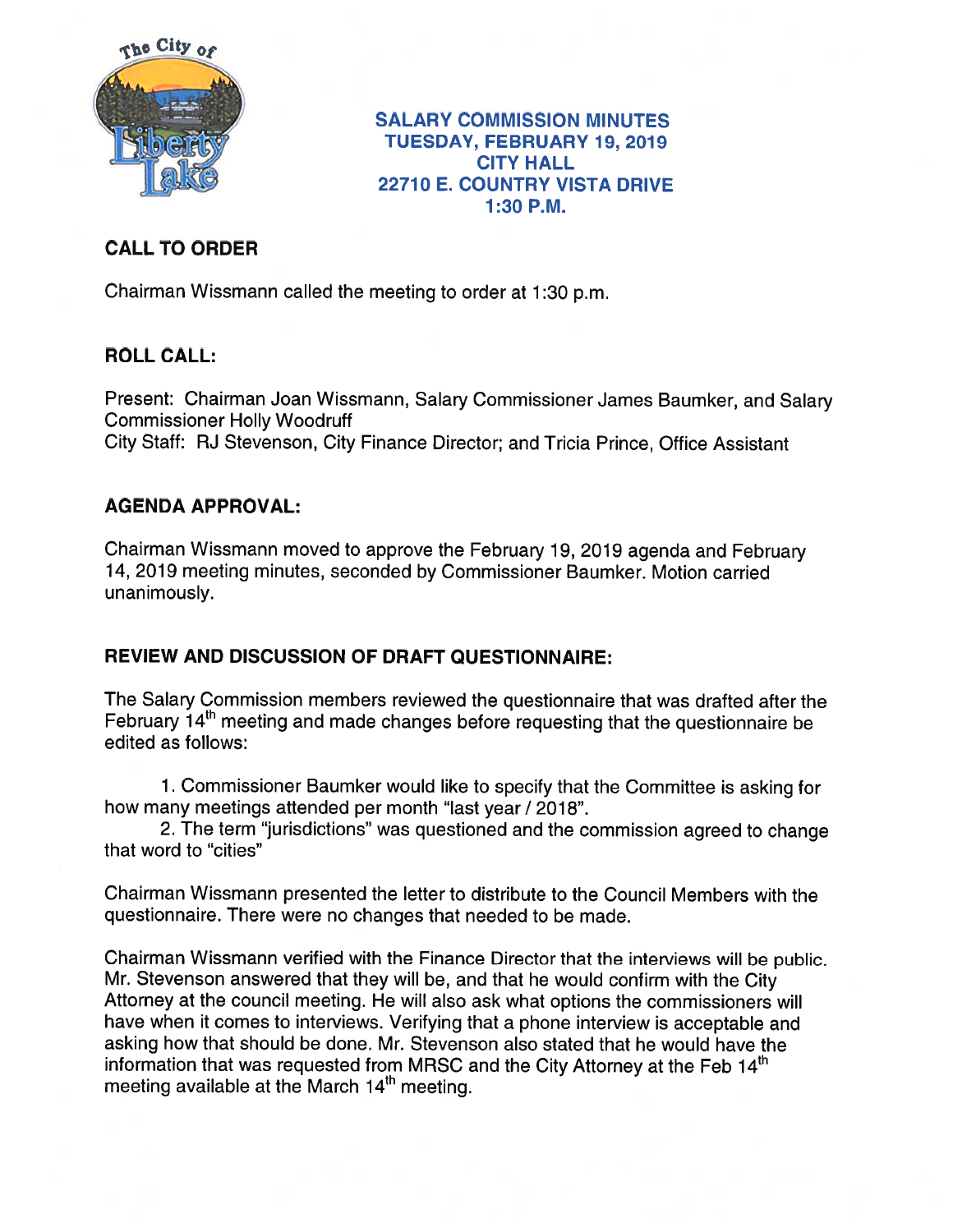The committee agree<sup>d</sup> that <sup>a</sup> <sup>30</sup> minute interview is an appropriate amount of time to schedule with the Council Members.

#### TIMELINE:

Commissioner Woodruff presented information to the Commission about the process to become <sup>a</sup> City Council Member from PDC (Public Disclosure Commission). She suggested that the Salary Commission make their decision before the requirement date to file for candidacy. She added that this idea is in line with the commission's <sup>p</sup>hilosophy of attracting the most qualified individuals for City Council Positions.

Commissioner Baumker clarified that to finalize <sup>a</sup> target date, the commission needs to be ready to presen<sup>t</sup> to the public for <sup>a</sup> public hearing after the market data analysis and interviews have been completed.

After discussion the commission agreed that tentative target for their recommendation will be early May at which time <sup>a</sup> public hearing will be scheduled, and <sup>a</sup> final decision will be made by June  $15<sup>th</sup>$ .

Commissioner Baumker asked how the commission's decision is published and Mr. Stevenson answered that the Spokane Valley Herald is where public notices are published because they meet all requirements. Mr. Stevenson also said that he would confirm the time frame for required publications throughout the process.

It was agreed that the next Salary Commission meeting will be on March  $14<sup>th</sup>$  at 1:30 p.m.; Council members will be given until March  $8<sup>th</sup>$ , 2019 to return the questionnaire.

The Salary Commission will start scheduling interviews at the March 14<sup>th</sup> meeting.

#### PUBLIC COMMENT:

Mike Kennedy commented that #2 and #3 on the questionnaire is the same question. He also commented that the City Council cannot ge<sup>t</sup> people to run for Council. He said that there must be <sup>a</sup> solid reason why they cannot ge<sup>t</sup> people to run for office. He also mentioned that the question regarding admin suppor<sup>t</sup> is not necessary.

### INTRODUCTION OF UPCOMING AGENDA ITEMS:

Commission members reviewed the upcoming agenda items for the March  $14<sup>th</sup>$  Salary Commission meeting.

### ADJOURNMENT:

Chairman Wissmann moved to adjourn the meeting, seconded by Commissioner Woodruff. Motion carried unanimously and the meeting adjourned at 2.30 p.m.